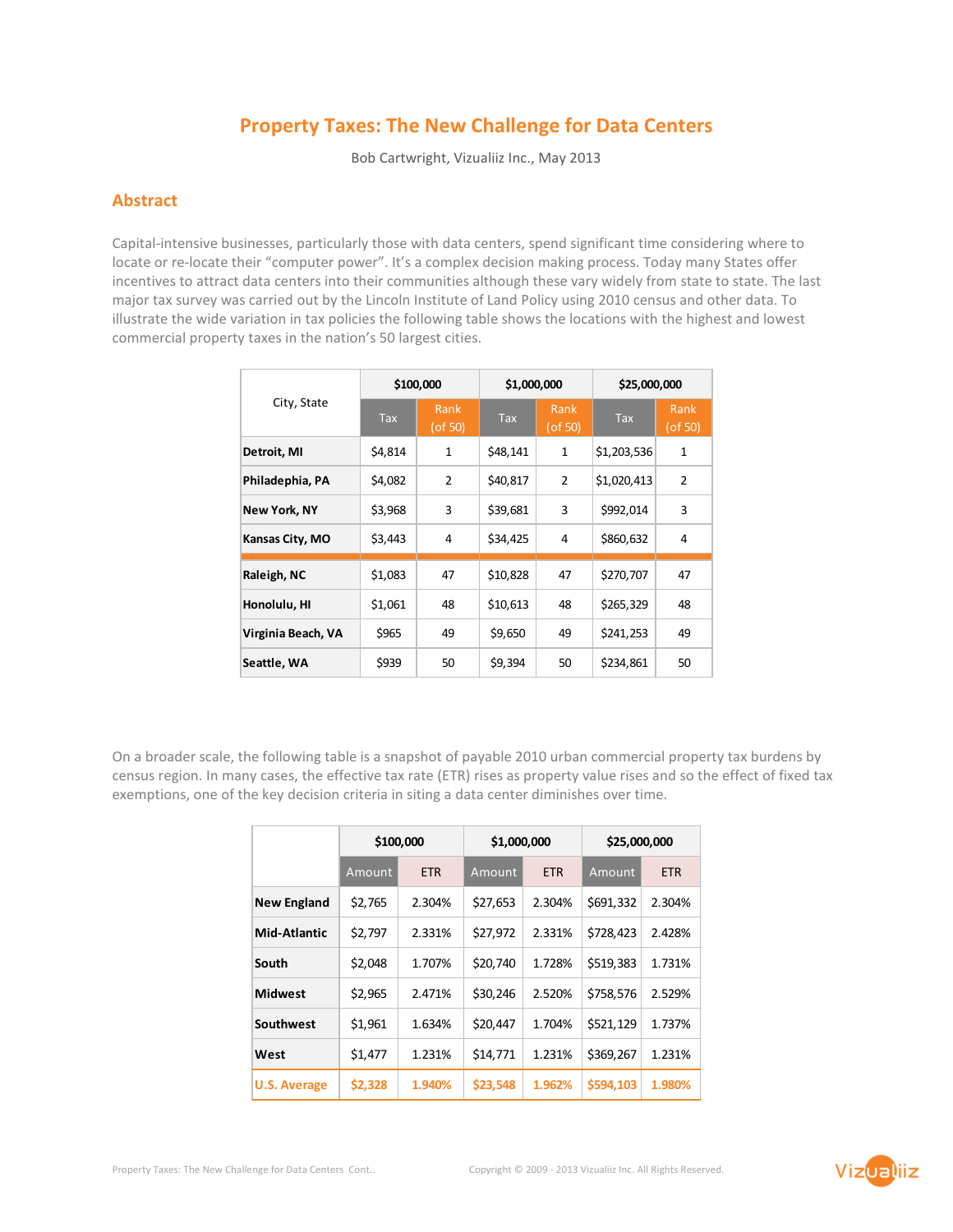Then there are other key factors such as the cost and availability of power, communications infrastructure and a high quality educated workforce. Traditional models used in this process have been all about minimizing total cost of ownership (TCO).

While some consideration is given to taxation policy, it has to this point, come well down the priority list and is often overlooked from any consideration. In today's economic climate, the incentive programs offered by state and local governments are on the surface attractive, but they are offered because data centers generate significant tax revenues for the area. The extent of these taxes has now become a telling factor and is having significant cost implications for large IT dependent companies.

Given the impact that sales tax and property tax have on actual occupancy cost, coupled with the wide local variances of tax policy, this matter has come to deserve and demand more attention in site selection thinking. Some of the more schooled businesses have figured this out and have made local tax policy the No.1 priority in site selection, more so than incentives, land costs, labor and power availability. They have further established that incentives provided by State and Local Governments are quickly absorbed by sales and personal property taxes on their IT capital assets.

This paper provides insights into this new taxation challenge and the hidden impacts that property taxes can specifically have. It further looks into the process of how companies deal with this issue particularly within their financial organizations.

# The Nature of Data Center Taxes

Capital investment in data center operations produces significant sales taxes and property taxes. Sales taxes are obvious and well publicized. Wherever we live, work and run our businesses, it's part of our daily lives. This cannot be said for the more shadowy world of what's called business personal property taxes. Business personal property tax is levied on computer equipment as well as mechanical and electrical equipment within the facility. These taxes are applied at different rates in every State and are assessed at the State, City, County, and School district levels. In an article entitled Megawatts vs. Millions authored by John Lenio, Economist and Managing Director, CBRE Economic Incentives Group, he identified when comparing the unit costs of Rent, Power, Taxes, and Operating Expense<sub>1</sub>:

- Typically, \$100 million in equipment will be charged \$2.6 million the first year and with compounding growth can become a major significant factor over a five to ten years period even considering depreciation on the equipment.
- A 1% difference in a property tax rate equates to \$12 million in total taxes over 10 years for each \$100 million in capital investment.
- Taxes are second only to Rent.

Oregon based, Fortune Data Centers, showed the cost impact in four different sites along the west coast, illustrated below. While their purpose was to promote Oregon, they highlighted the wide variation in occupation and taxation costs with California being the highest of the four sites selected. Even locations in central Washington with very attractive electricity costs can actually have higher occupancy costs when taxes are considered. In this case, Portland, OR has a lower occupancy cost compared to Quincy, WA, despite having a delivered power cost that is twice as high.

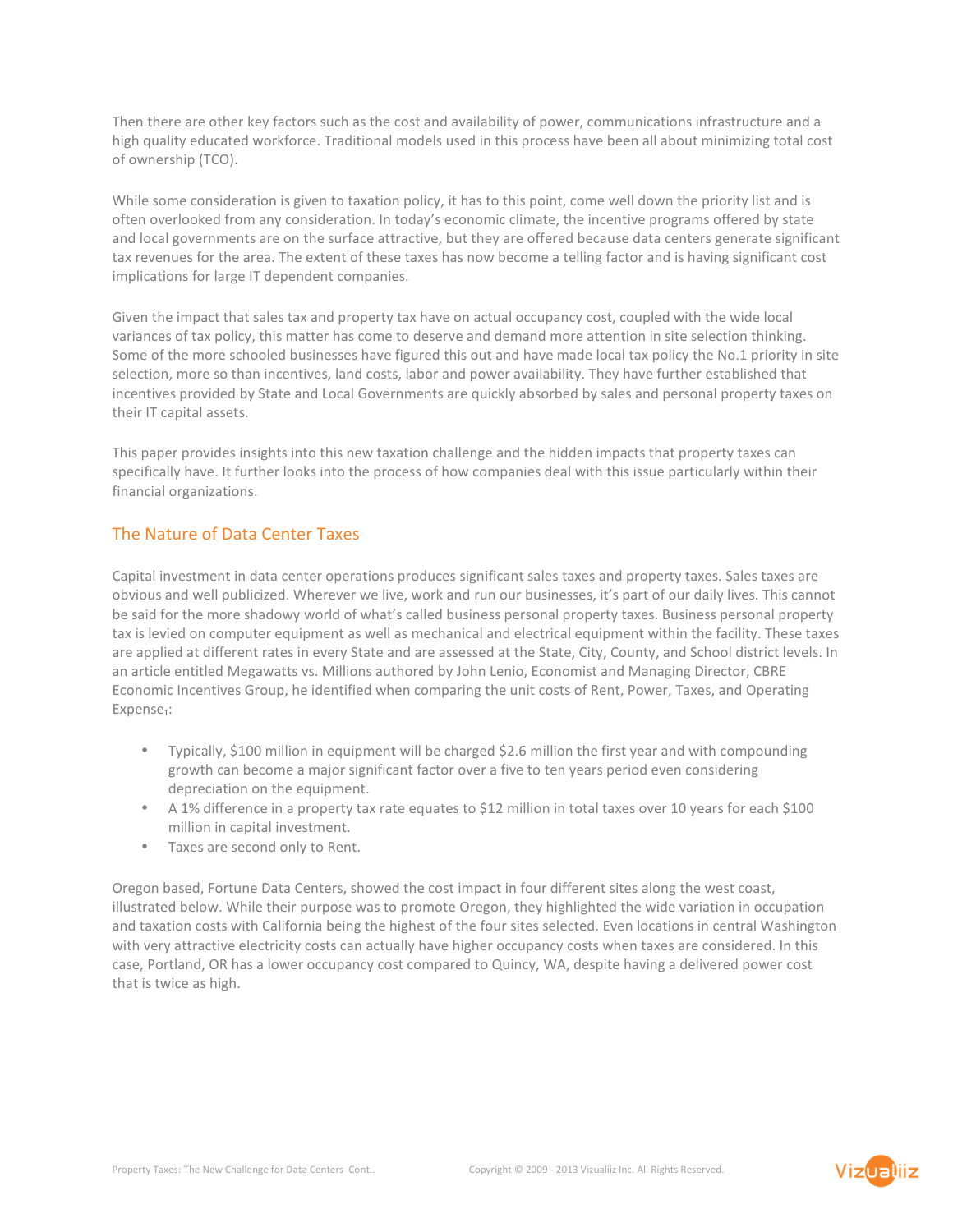

As mentioned earlier, across the industry, companies have sought to choose locations of new data centers based on the traditional practices, but largely the levels of taxation has been either ignored or overlooked. Fortune Data Center identified that taxes can account for as much as a third of total occupancy costs and assuming rents (including Operating Expense) are equal for various geographies, the availability of very cheap power does not offset the elimination of sales and property tax.

So property taxes in themselves are an important cost factor for businesses with large IT infrastructures; however it's not the only challenge faced that needs to be addressed today.

### The Days of Estimating Are Over

Data centers are capital intensive, and it is important to understand the impact of property taxes on the company's on-going operating costs. In the halcyon days prior to the recent economic crisis, while states had the right to directly perform appraisals of the value of business personal property tax on the value of assets physical present at a location, they rarely if ever chose to do so. Instead, they would rely on businesses to undertake "selfassessments" and in the vast majority of cases these were accepted by the authority.

However, the recession has left many States and Local Authorities strapped for cash, and they have been looking for any means through which they can generate more tax dollars. High on their target list is a renewed attention and focus on the valuation of data center business personal property. Questions are now being asked about the accuracy and efficacy of self-assessments. The state auditors worked the math and realized that there could be a hidden tax gold mine to be found. It is one thing for business property taxes to range between 1-3% of assessed fair market value of the assets. But what if the basis of the valuation was flawed or inaccurate? What if businesses had far more assets than they were reporting irrespective of whether they did so accidentally or intentionally? Whatever the tax rate, these would go untouched from a taxation perspective.

This issue has become a central pillar of revenue recovery for lawmakers because of the sheer scale of the potential numbers involved.

### A Neat Way of Enforcing the Law

It was decided by lawmakers that going forward, there needed to be a new way to accurately account for data center personal property. The question then was how do the authorities audit what companies have in their possession? For State and Local Authorities to do it themselves would require a massive increase in staff to cover all the data centers in their area and a considerable investment in training to professionally carry out the audit

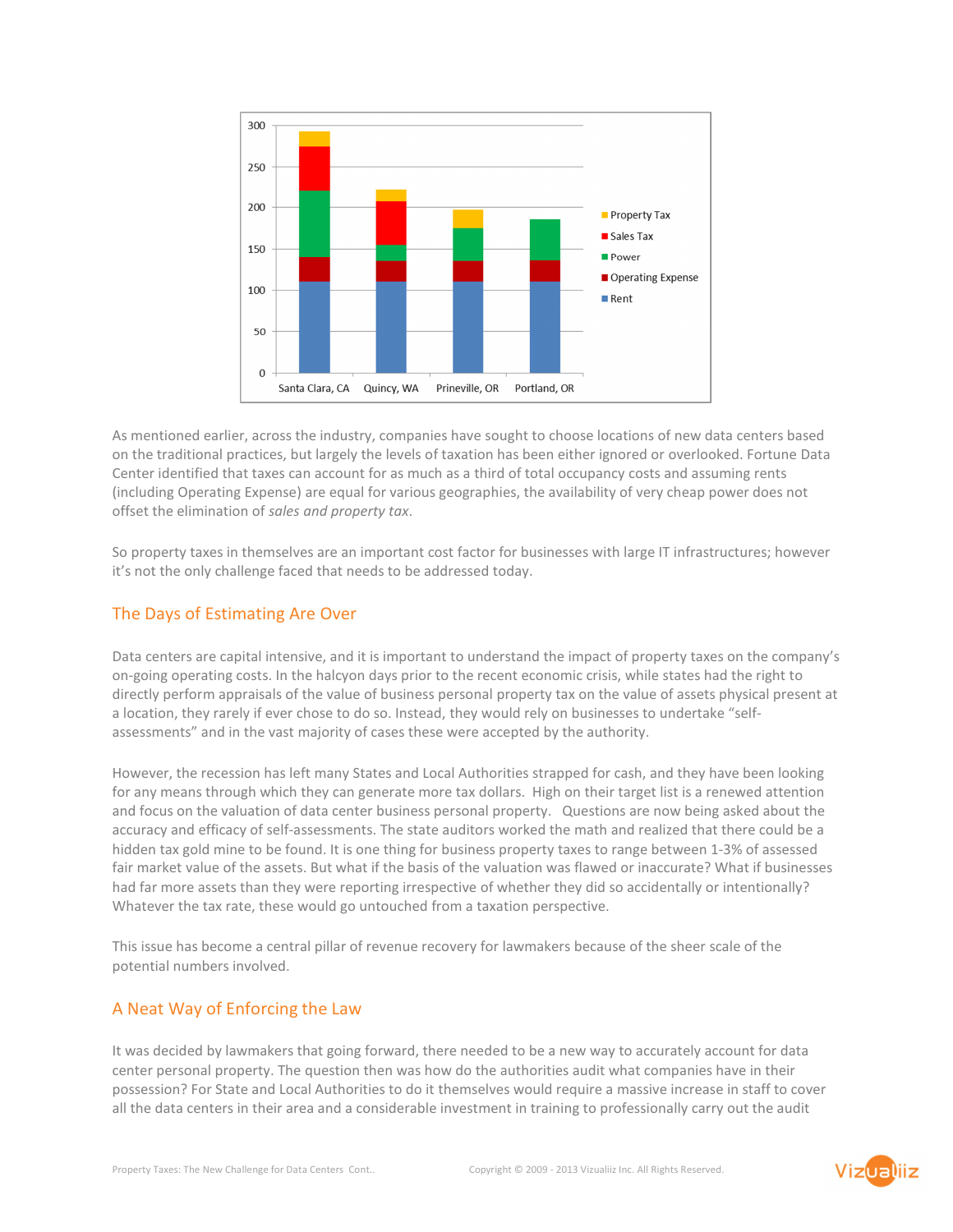tasks. This was considered totally unpalatable and ruled out immediately. After all, the objective was generating new tax revenue not spending more money. The answer was a neat alternative. The decision taken was to force companies to do self-assessments, only this time, rather than accepting the results as is, regulations and measures were created to ensure their accuracy and stiff penalties would be levied if wrongdoing was found. It was further realized that enforcement could be achieved through on-site snapshot or spot audits where inspectors would investigate a random fraction of the total assets present, reducing bureaucratic costs to a minimum.

# The Buck Has Been Passed

This change to the status quo has immediately placed businesses in the line of fire from new property tax initiatives. The burden now falls on them to accurately account for their business personal property. However, this turns out to be a nightmare for many. It's a well-known fact that physical inventory management, particularly for the larger data centers has been one of the fundamental challenges that has plagued businesses for years. Capturing asset data for the most part, has been an entirely manual, mind-numbing process that consumes valuable people time with staff using clip boards and excel spreadsheets. It involves people walking the data center floor working rack to rack to try and figure out what assets are there, what's missing and what assets are found that weren't supposed to be present. The permutations are endless and the pen and paper results, which can take weeks and sometime months to complete, are fraught with inevitable errors. Historically, so problematic has the inventory management process been, that many data center managers reluctantly choose to skip the activity all together.

The combination of pressures for accountability and the lack of accurate data has become a major conundrum. How can companies under these circumstances truly measure and report their property tax without running afoul of stringent regulations?

#### The Departmental Disconnect

The inventory challenges are but one faced by large enterprises today when it comes to business property taxes. The next question is how to derive a value of the business personal property one owns or what's more accurately called the net book value (NBV). Assets depreciate over time in their value and this must be reflected in any tax assessment. But how do businesses get to an evaluation when they can't accurately inventory the assets they have? And in any event most taxation departments have little working relations with IT departments.

The accountants responsible for taxation have remarkably tried to sidestep this issue. Rather than work with data center, facilities and operations management, they instead use historical invoices to capture what was bought, when and at what value. They then follow depreciation guidelines to establish the NBV of assets in a location and provide this to the taxing authorities as the company's assessment of business property tax.

The first thing wrong with this approach should be obviously apparent. The internal taxation department has no idea what assets, bought over time, still exist in the data center. An unequivocal recipe for error. Worse still, from a business and taxation perspective, many accountants do not take the time analyzing each invoice and merely use its total value as the basis for asset valuation. However, many capital procurements have associated secondary products and services attached to them, which may form part of the invoice. The cost of maintenance can also be part of the same invoice as the capital item itself. Inherently, the use of total invoice amounts wrongly and potentially significantly inflate the true value of capital assets and consequently the business property tax for that asset. Multiply this by the many thousands of assets found in a typical, large-scale data center and the financial implications are stark.

There is one further property tax issue to which the taxation department is blindsided. In some companies, assets are shipped to a location which acts as a distribution center. This is reflected on the invoice for such goods. However, in practice these assets can be shipped to data centers across a state and maybe further afield. So, in

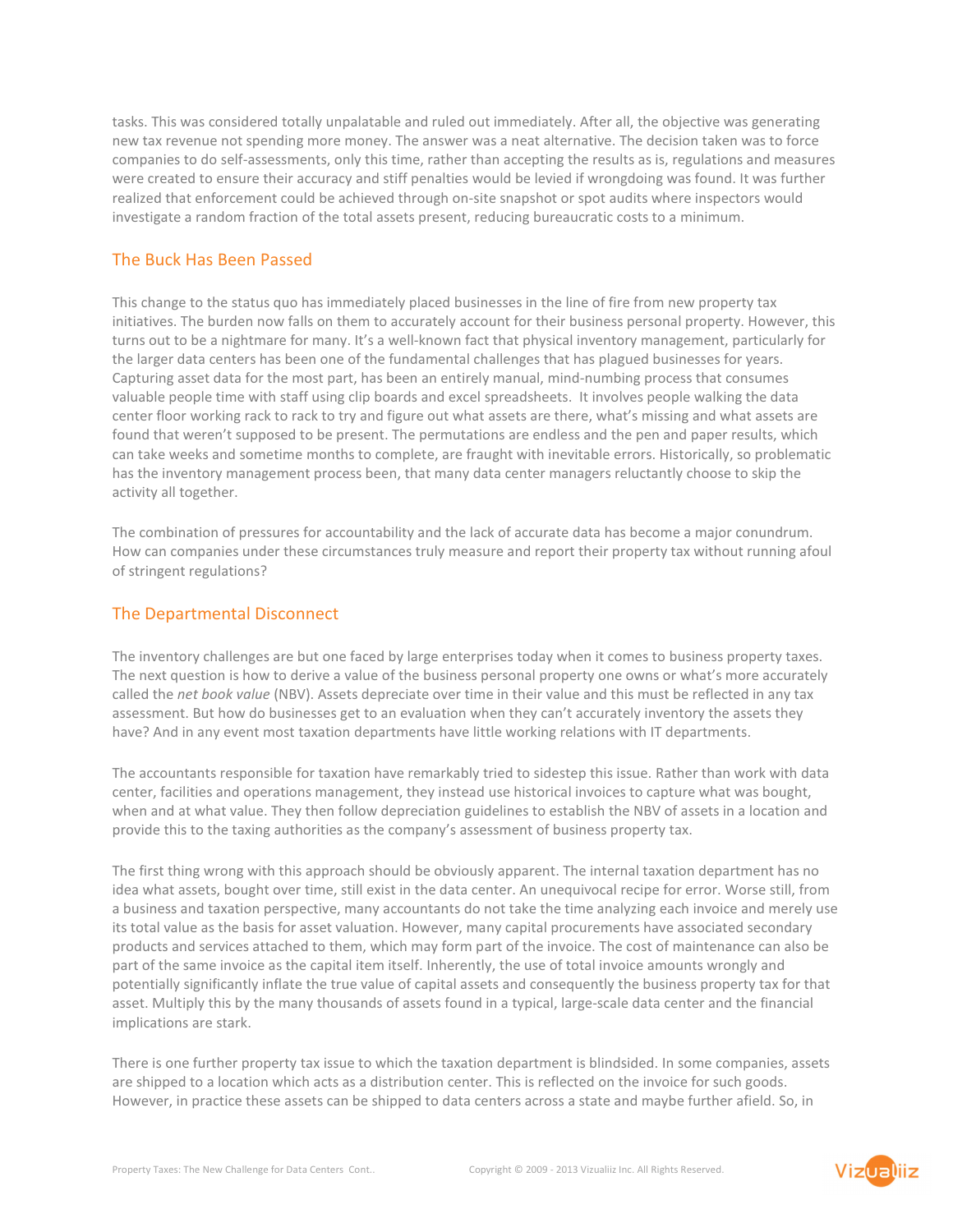using the invoice details as the location and therefore the basis for property tax assessment is again in error in that the assets should be accounted for in their actual location and the tax policy that exists there. Whether the tax regime is higher or lower, the result is a false property tax assessment.

#### Mitigating Risk

So far, we have described the impact state and local taxation policy can have on businesses from a business personal property tax perspective. The costs in themselves are significant as are the downside risks of not keeping accurate inventory records. The calculation of taxes is equally flawed as a result, especially when using data sources other than an accurate account of capital inventories.

The question that we are left with is what can be done to mitigate risk and help companies address these challenges. The answer lies firmly in the effective control of data center asset management. Without locking down exactly what assets businesses have at any moment in time, these problems will not only persist, but also get worse.

The financial fallout for companies is today so large that whatever caused them not to properly account for capital assets in the past are surely outweighed by taking positive action now. It's time to throw out the clipboards, pencils and spreadsheets.

### Advances in Data Center Inventory Management Technology

Fortunately, there are new technologies and solutions in the market that can comprehensively deal with the age old challenge of inventory management and auditing. Antiquated tools and error-prone methodologies are now being superseded by software-fueled advancements such as modern mobile, tablet-based applications using wireless Bluetooth readers, and scanners. Smart tagging technologies, such as RFID, have always held the promise of change and together with these new solutions, companies can automate the entire process giving fast and very accurate data center audits.

Although the first step of tagging assets is a hurdle, the case for doing so is now compelling and absolutely worth the effort. Once the tagging process is complete some 10,000 assets can be audited in just a few minutes, instead of spending days or even weeks.

### Collaboration: At the Heart of New Innovation

This new breed of software innovation delivers another major advance for the company data center and its business as a whole. In addition to accurately and rapidly capturing information, new software applications seamlessly integrate into modern, multi-dimensional database environments.

One emerging technology represents a new generation of application programming interfaces (APIs) that allow software applications to communicate with each other as never before. This modern and new approach to APIs, called representational state transfer (RESTful) APIs, delivers the mechanism to quickly and inexpensively build API programmatic interfaces. RESTful APIs are the under-pinning for significant new opportunities for enterprises to benefit from software integrations nimbly and more cost-effectively. Such advances open a panacea of opportunity and capabilities. Information captured on the data center floor can now be matched using smart indexing and semantics with information found on other systems, thereby eliminating business information silos. With this type of innovative software, asset information can be integrated with financial, contractual, maintenance and purchasing data. Now integrated, stakeholders across the company can have information presented in a fashion they uniquely need to support their roles and responsibilities in a fully immersive and collaborative way. It is also a platform for supporting best practices in IT Service Management (ITSM) such as the Information